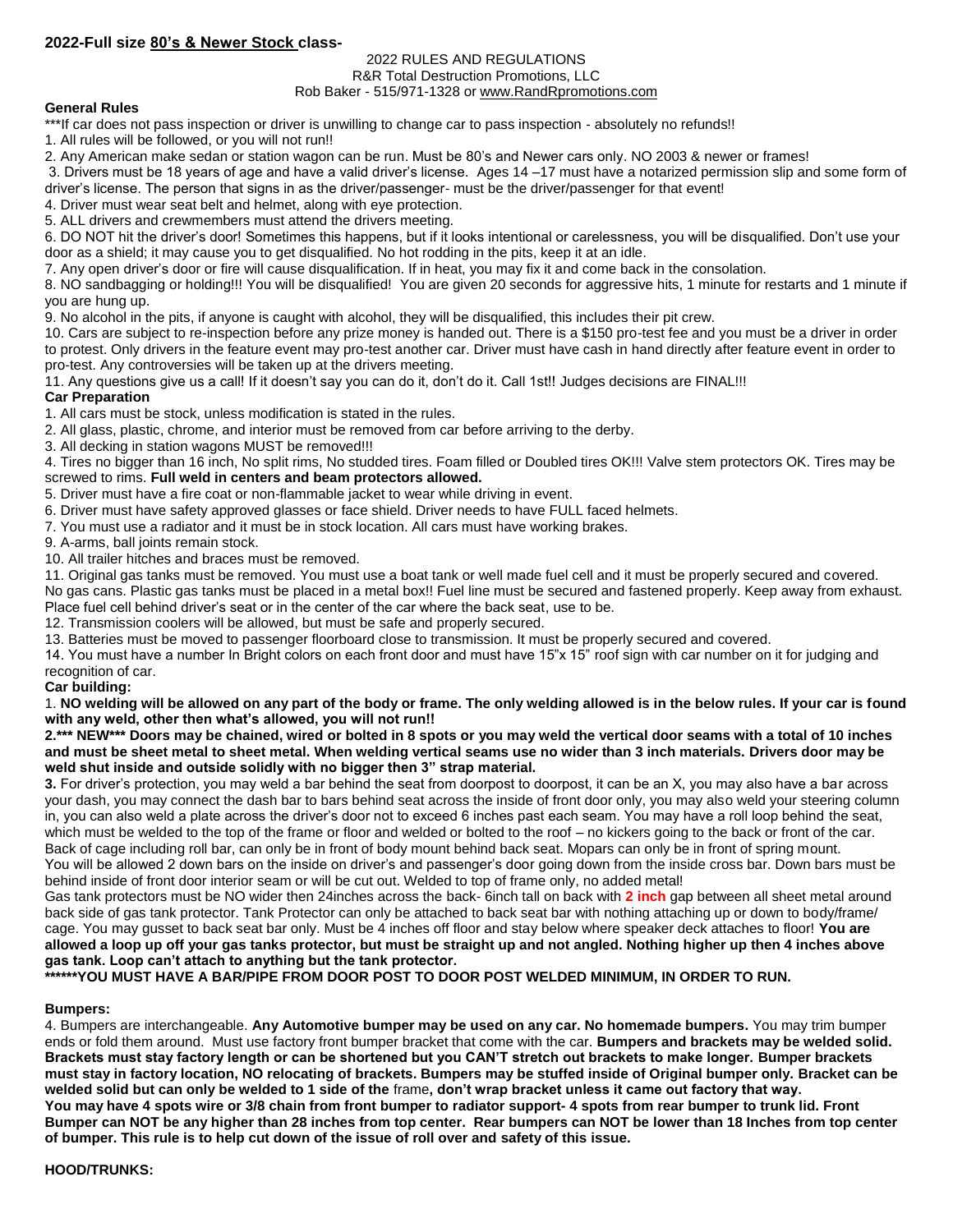**7.** \*\*Hood must have at least a 12-inch square hole cut out in cast of fire. You will be allowed 8 spots to hold the hood down (bolts, chain or wire); you MUST have at least 4 spots holding hood down- hood hinges don't count! Hood hold down spots must be sheet metal to sheet metal. Hood must be open for inspection. Plates for hood bolts cannot exceed 5x5x1/2 inch. Hood bolts can be up to 1 inch in diameter.

**8. Trunk lid and Tailgates may be welded shut up to 10 inches total on trunk lid. May not us bigger than 3 inch strap materials. 9.** You can fold hoods or trunk decks over but 60% of the hood or trunk lid must be in factory location. No tucking of wagon roof! **10.** You may use wire in 2 spots with 4 loops from trunk lid or tailgate and may go around the frame with the wire or you are allowed 2- 1 inch althread from trunk lid or tailgate threw factory body mount holes in frame. Nut and washers must be up inside the frame like factory, must have a 1 inch spacer between body and frame.  $1 - 3$  inch X 3 inch washer on floor with 1-3 inch X 3 inch washer on trunk lid with 1 nut. CAN'T DO BOTH.

## **BODY MOUNTS:**

**12.** Body mounts must remain stock, No added body mounts allowed! **Do not remove any part of the factory body mount including steel shim that inside rubber mount! Don't touch them. If mount is rusted out you may use wire to wrap from floor around frame in that location.**

**13. The front 2 Radiator Support mounts may be replaced with 1 inch all thread. All thread may go from mount up to the hood. This must be stock all thread, no sleeved all thread, no pipe, tubing, etc. Body mount spacer can be up to 3 X3 – 6 inches Long. NO welding spacer.**

## **SUSPENSION**:

**14.** Suspension must be at stock height. Leaf springs must be stock, NO adding springs. Stock springs only! You can put spacers in sagging coil springs to get your height. You can loop chain or wire from rear end or springs to frame in 2 spots on each side. No bigger then #9 wire or 3/8"chain or cable may be used. You may double your coil springs. Leaf spring cars will be allowed 4 clamps only on each spring pack. NO adding spring clamps.

Front A-arms are allowed 1 of the following options to get height- Only one of the 3 options below.

- A. You will be allowed 1, ½ inch bolt that can be butt welded to frame or bolted threw frame in center of A-arm with 1- ¾ washer and nut.
- B. You may weld 1- chain link to frame and weld 1 chain link to A-arm. Only one spot!
- C. You are allowed  $1 2x4 \frac{1}{4}$  inch strap welded to A-arm and to frame, but only 1 strap.

**15** .Rear end control arm must be stock and can't be reinforced. You may not shortened or Lengthen control arms **16**. Must use factory 5 lug rear ends with factory parts- axles-brakes-etc. You can use a spool inside the rearend to make posi-track. You can swap out rear ends from a different car, but must be a factory rear end only. You may change rears from one car to another. Gm to

ford, Ford to Gm, Mopar to Gm, etc. Stock rear ends only No homemade No bracing No aftermarket axles, etc.

**17.** Rear-end housings may not be re-enforced!

## **ENGINE MOUNTING:**

**18**. Engine mounts may be welded to engine cradle. Engine must be mounted in stock location. Front Lower cradle and pulley protector will be allowed!!! Stock mounts only! Nothing else to hold motor!!

**19.** Use motor and tranny of choice, motor must be in stock location. You may chain or weld motor and tranny to keep in place (don't strengthen the frame).

**20.** You may have a 2-3/8" chains from the motor head to frame and must go around frame next to A-arm on front side of motor. **STEERING:**

**21**. *Tie-rods, A-arms, ball joints and all other steering/suspension must remain stock. S*teering column may be changed to aftermarket shafts. Steering knuckles, homemade steering shafts, etc are **ALLOWED.**

### **FENDERS:**

**22.** You may cut wheel wells for tire clearance. Fenders may also be bolted together with 12-3/8" bolts or less. The rear quarter panel is considered part of the rear fender.

### **MISC:**

**23.** For safety, \*\* Hardtop cars may have a 4 inch wide strap welded at the door post to the roof. You must have 2 bars, wires or chains in windshield from roof to dash for safety reasons.

**24.** You can run shifter through floor and you can have a switch panel. You may also have a hand throttle. If you are running an electric fuel pump – must be hooked up to your ignition switch – so when your car shuts off – it shuts off.

**25.** You are allowed 2 spots with 4 loops of wire in each window opening and may go to the frame. No welding washers around holes on car body. You may run wire from frame rail to frame rail underneath back of car, behind rear-end with 4 loops of wire or 1 loop of 3/8 chain/cable in 1 spot only. This must go around the frame, this can not be bolted to the frame.

**\*\*\*26. NO Distributor cap protectors! May shorten or length drive shaft. May use longer front yoke on drive shaft.**

**\*\*\*27. Gas tank protector are allowed, no wider than 24 inches, must be at least 2" away from rear sheet metal. It must run straight back from rear seat bar in center of car and must be 4" off the floor. Gas tank can't be connected to protector unless gas tank is mounted to top of protector and not to floor. Protector must be free floating- not connected to anything but back bar! \*\*\*28. Aftermarket gas pedal and brake pedals are allowed as long as not used to re-enforce car!!!! Must be mounted to cage or body. Not to frame or used as a gusset to re-enforce the car in any way.**

**\*\*\*29. No frame shaping except to beating in the sides only of rear arches over tires. Nothing else.**

**\*\*\*30. NO body shaping!**

**\*\*31. Slider Drive shafts are allowed along with Pinion Brakes. Pinion brakes must be welded to axle tunes next to center section with nothing coming off of the braces.**

**32. You will be allowed to cold bend the frame with up or down but only in the side rails under the doors in 1 spot only. No stretching the frame to lengthen or short. If found to be done this way, you will be loaded.**

**33. Front and rear frames may be shortened to the factory body mount hole/bracket. If the car come with a body mount bracket (fords) the complete bracket must still be there. Otherwise on other cars, the complete round hole must be there as well!**

**RUST REPAIR & FRAME REPAIR: this is to be done after you run an event then repair bend for other event. Not at event!! 34.** You may repair rusted out sheet metal with sheet metal only. Leave the rust in place and repair over it. Rusted out frames may be repaired with 3/16 inch or less. You are allowed to weld the patch 2 inches past the rusted out area, leave the rust in place. **35.** Bent frames may be repaired with 3/16 inch metal. Patches can only be 4 inches x 6 inches and only welded to1 side of the frame.